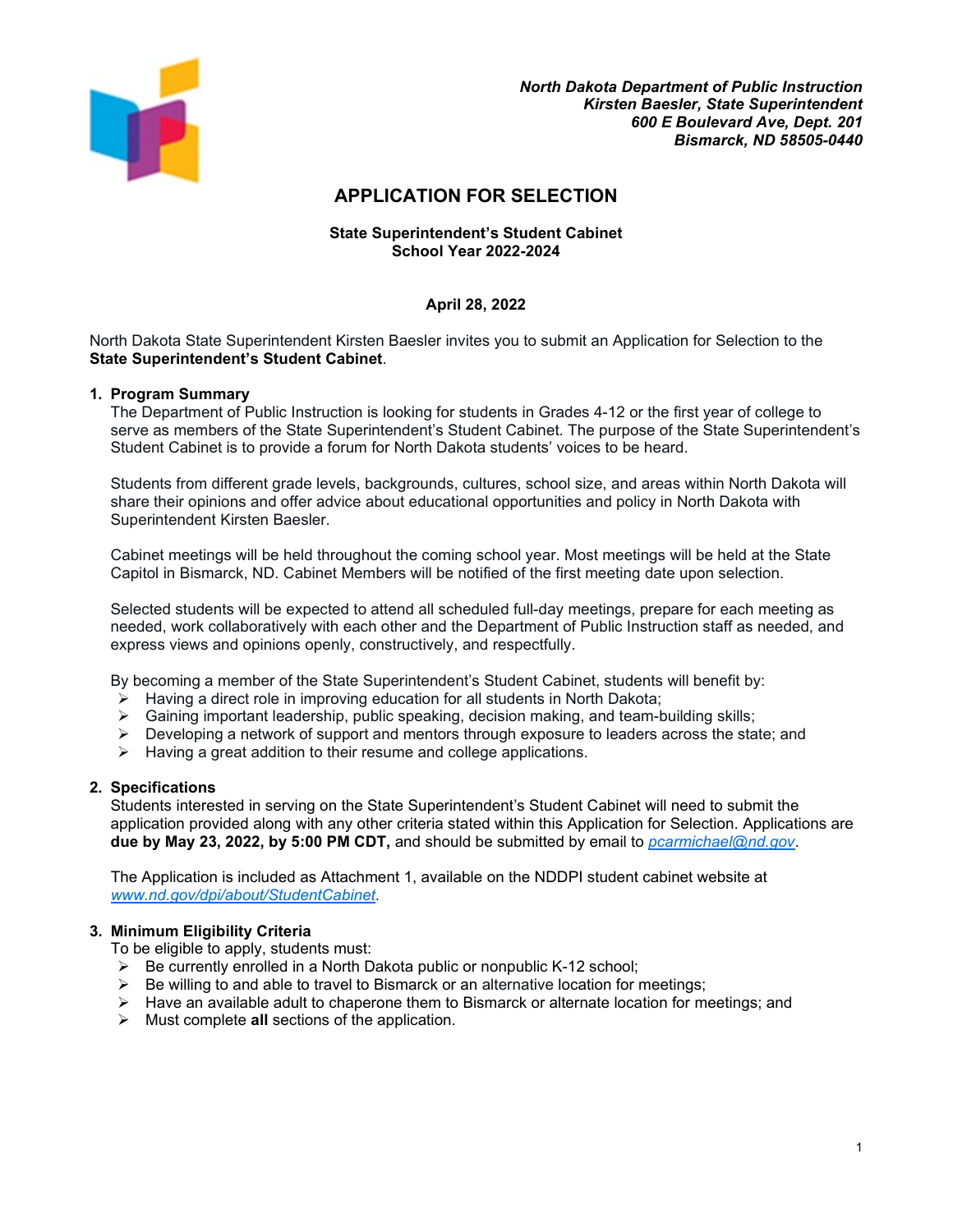# **4. Submission Requirements**

Students must provide:

- $\triangleright$  A cover letter that is compelling and highlights their diverse background knowledge and personal experiences. Please feel free to be as expansive as you like;
- $\triangleright$  A completed application form and
- $\triangleright$  A parent or legal guardian signature on the application form, approving participation on the Cabinet.

#### *For liability and insurance purposes, the parent/legal guardian signatures MUST be on the application where indicated or the application will be rejected.*

#### **5. Selection Process**

All applications will be evaluated according to the submission requirements and evaluation criteria in this Application for Selection. Considerations will also be given to create a broad representation of students across North Dakota, including geographic location, school, grade level, interests, and experiences as outlined in the application.

Students who have previously served on the State Superintendent's Student Cabinet are eligible to reapply for one additional term. There is a two-term limit.

#### **6. Application Schedule**

| <b>Application Posted</b>                | April 28, 2022                                                                         |
|------------------------------------------|----------------------------------------------------------------------------------------|
| <b>Applications Due</b>                  | May 23, 2022, by 5:00 p.m.                                                             |
| Notice of Selection Issued approximately | <b>June 17, 2022</b>                                                                   |
| <b>First Student Cabinet Meeting</b>     | Selected applications will receive notification<br>of meeting date, time, and location |

#### **7. Assistance to Applicants with a Disability**

Applicants with a disability who need accommodations should contact the State Superintendent's Executive Assistant Patty Carmichael at *[pcarmichael@nd.gov](mailto:pcarmichael@nd.gov)* or 701-328-3264 before the deadline for applications so reasonable accommodations can be made.

# **8. Contact Information**

The State Superintendent's Executive Assistant, Patty Carmichael, is the contact for this application process. Applicants must direct all communications regarding this application to her.

#### **Point of Contact: Patty Carmichael Phone: 701-328-3264 Email:** *[pcarmichael@nd.gov](mailto:pcarmichael@nd.gov)*

# **9. Reimbursement**

STATE will reimburse parent/legal guardians for round trip travel from home to meeting location and reimbursement for meals and lodging (if appropriate) for both student and one parent/legal guardian according to North Dakota state guidelines and rates.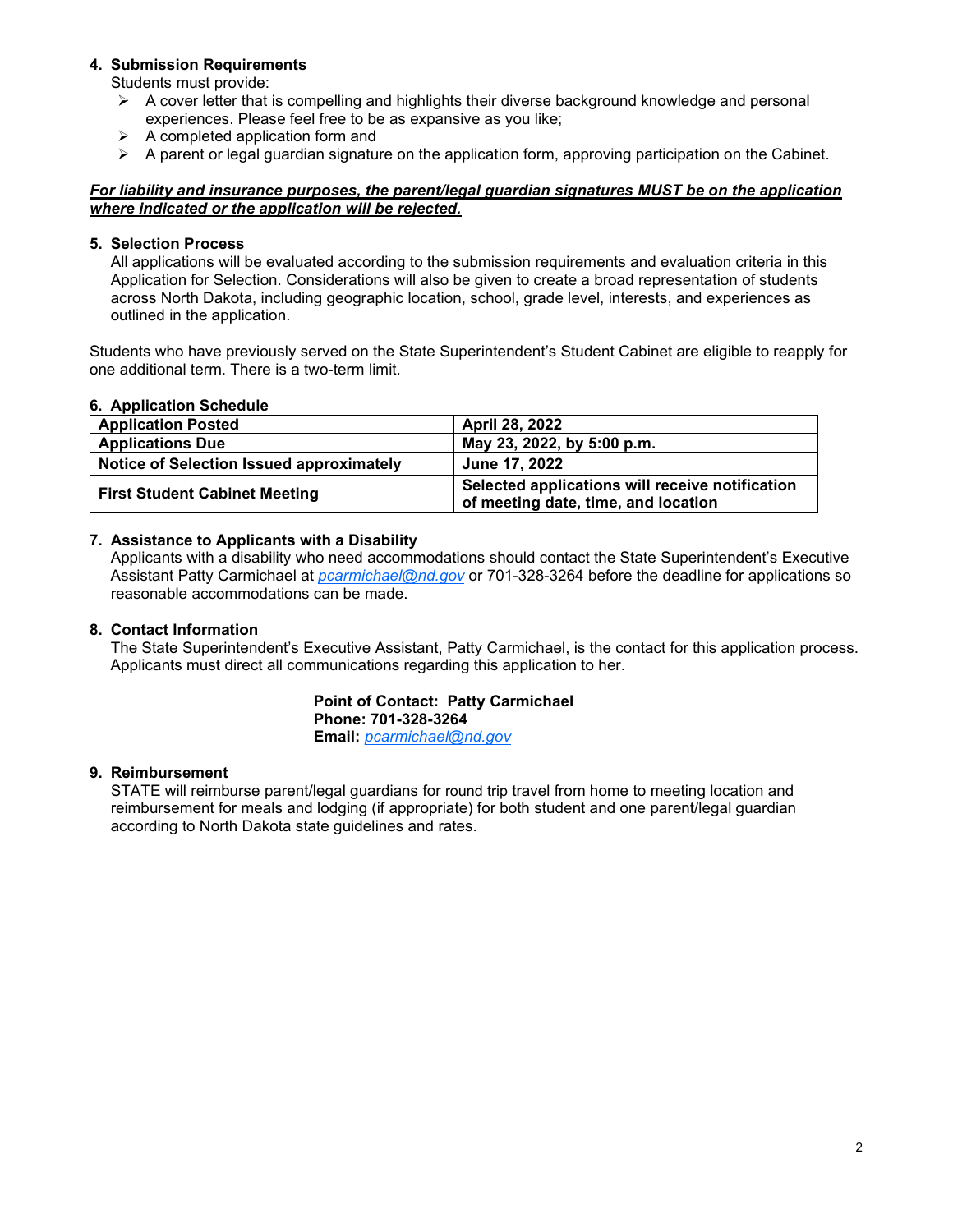

# **APPLICATION FOR THE 2022-2024 STATE SUPERINTENDENT'S STUDENT CABINET**

**INSTRUCTIONS:** Please submit the application no later than *5:00 p.m. on Monday, May 23, 2022.* Additional pages may be attached. The application may be duplicated.

# *APPLICANT INFORMATION*

| <b>NAME (Last, First, Middle Initial)</b>    | <b>BIRTH YEAR (yyyy)</b> | <b>HOME PHONE NUMBER</b>                       |
|----------------------------------------------|--------------------------|------------------------------------------------|
| HOME ADDRESS (Street, City, State, Zip Code) |                          | <b>CELL NUMBER</b>                             |
| <b>EMAIL ADDRESS (Year-round)</b>            |                          | <b>GENDER:</b><br>$\Box$ Male<br>$\Box$ Female |

# *SCHOOL INFORMATION*

| <b>NAME OF SCHOOL</b>                                                         | <b>NAME OF PRINCIPAL</b>                    | <b>GRADE/YEAR IN SCHOOL</b> |
|-------------------------------------------------------------------------------|---------------------------------------------|-----------------------------|
| <b>SCHOOL ADDRESS (Street, City, State, Zip)</b><br>Code)                     |                                             | <b>SCHOOL PHONE NUMBER</b>  |
| <b>GRADE LEVELS IN YOUR SCHOOL (ex. K-</b><br>6, PK-5, K-12, 9-12, 6-8, etc.) | <b>NUMBER OF STUDENTS AT</b><br>YOUR SCHOOL |                             |

# *PARENT/GUARDIAN INFORMATION*

| <b>PARENT/GUARDIAN NAME</b> | <b>PHONE NUMBER</b> | <b>EMAIL ADDRESS</b> |
|-----------------------------|---------------------|----------------------|
| <b>PARENT/GUARDIAN NAME</b> | <b>PHONE NUMBER</b> | <b>EMAIL ADDRESS</b> |

**Notice of Selection: All applicants will be notified in writing whether or not they are selected to be a member of the 2022-2024 State Superintendent's Student Cabinet. Approximate notification date: June 17, 2022.**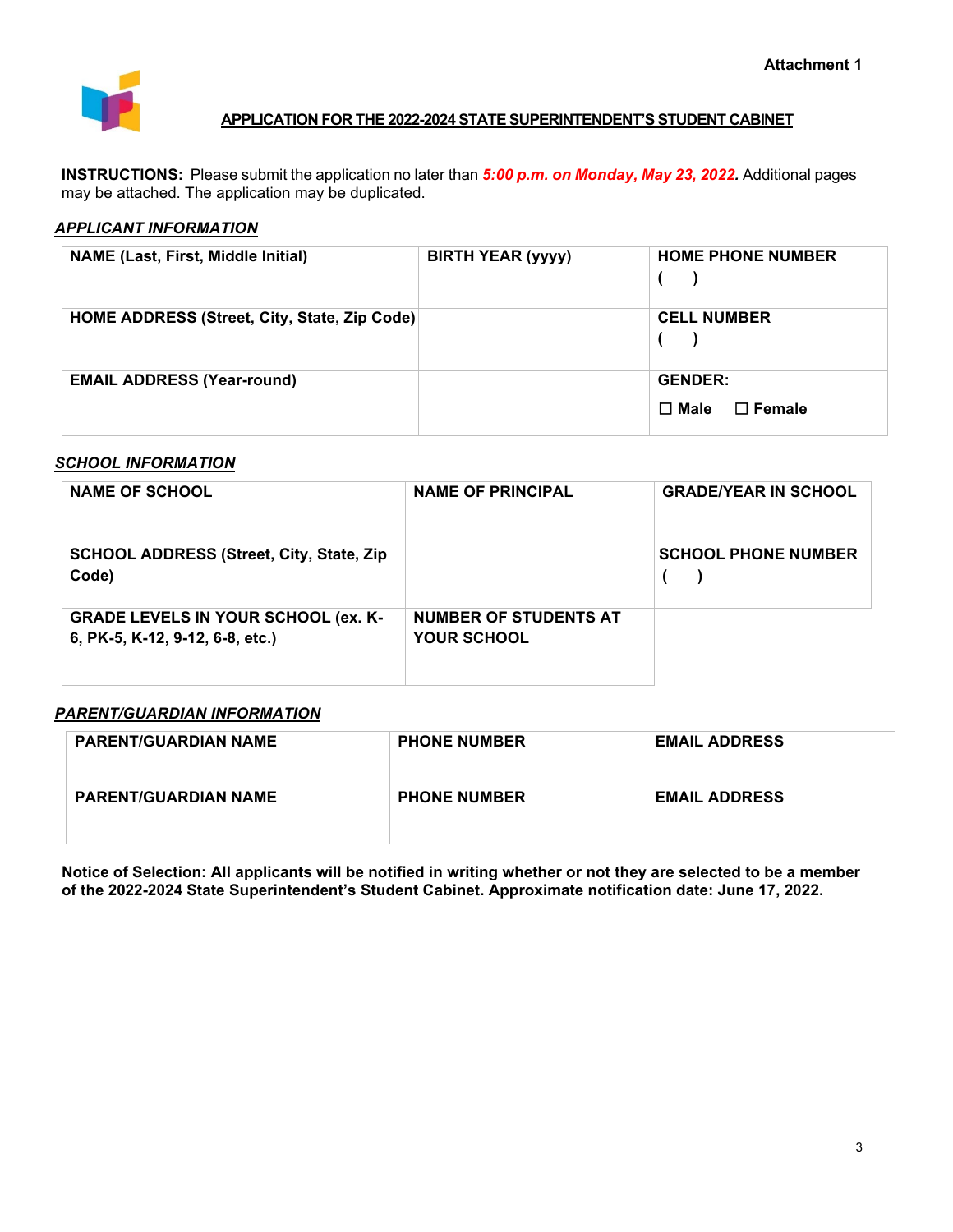# **Please provide a written response to the following questions (may use a separate sheet of paper if necessary):**

|                                                                                                                                                                                                                                                                                                                                                                    | 1. Why are you interested in serving on the Superintendent's Student Cabinet? Please include information about<br>yourself that will assist us in getting to know you. |
|--------------------------------------------------------------------------------------------------------------------------------------------------------------------------------------------------------------------------------------------------------------------------------------------------------------------------------------------------------------------|------------------------------------------------------------------------------------------------------------------------------------------------------------------------|
|                                                                                                                                                                                                                                                                                                                                                                    |                                                                                                                                                                        |
| 2.                                                                                                                                                                                                                                                                                                                                                                 | Describe a challenge facing students in school today. Do you have ideas to help with this issue?                                                                       |
|                                                                                                                                                                                                                                                                                                                                                                    |                                                                                                                                                                        |
|                                                                                                                                                                                                                                                                                                                                                                    | 3. What is one thing you think your State Superintendent needs to know about your school?                                                                              |
|                                                                                                                                                                                                                                                                                                                                                                    |                                                                                                                                                                        |
| 4.                                                                                                                                                                                                                                                                                                                                                                 | If you could change one physical element and one educational element at your school, what would they be? Why?                                                          |
|                                                                                                                                                                                                                                                                                                                                                                    |                                                                                                                                                                        |
| 5.                                                                                                                                                                                                                                                                                                                                                                 | What experience outside of school has influenced your views and/or attitude about education? In what way?                                                              |
|                                                                                                                                                                                                                                                                                                                                                                    |                                                                                                                                                                        |
|                                                                                                                                                                                                                                                                                                                                                                    | 6. Have you included a Cover Letter and a parent or legal guardian signature on the form?                                                                              |
|                                                                                                                                                                                                                                                                                                                                                                    | $\Box$ Yes<br>$\square$ No                                                                                                                                             |
| I understand if I am selected as a member of the 2022-2024 State Superintendent's Student Cabinet, I will be<br>expected to attend all meetings held throughout the Cabinet term. I will also be expected to provide my own<br>transportation to the meeting destinations. Cabinet members will be reimbursed for travel expenses to attend<br>scheduled meetings. |                                                                                                                                                                        |
|                                                                                                                                                                                                                                                                                                                                                                    | □ Yes<br>□ No                                                                                                                                                          |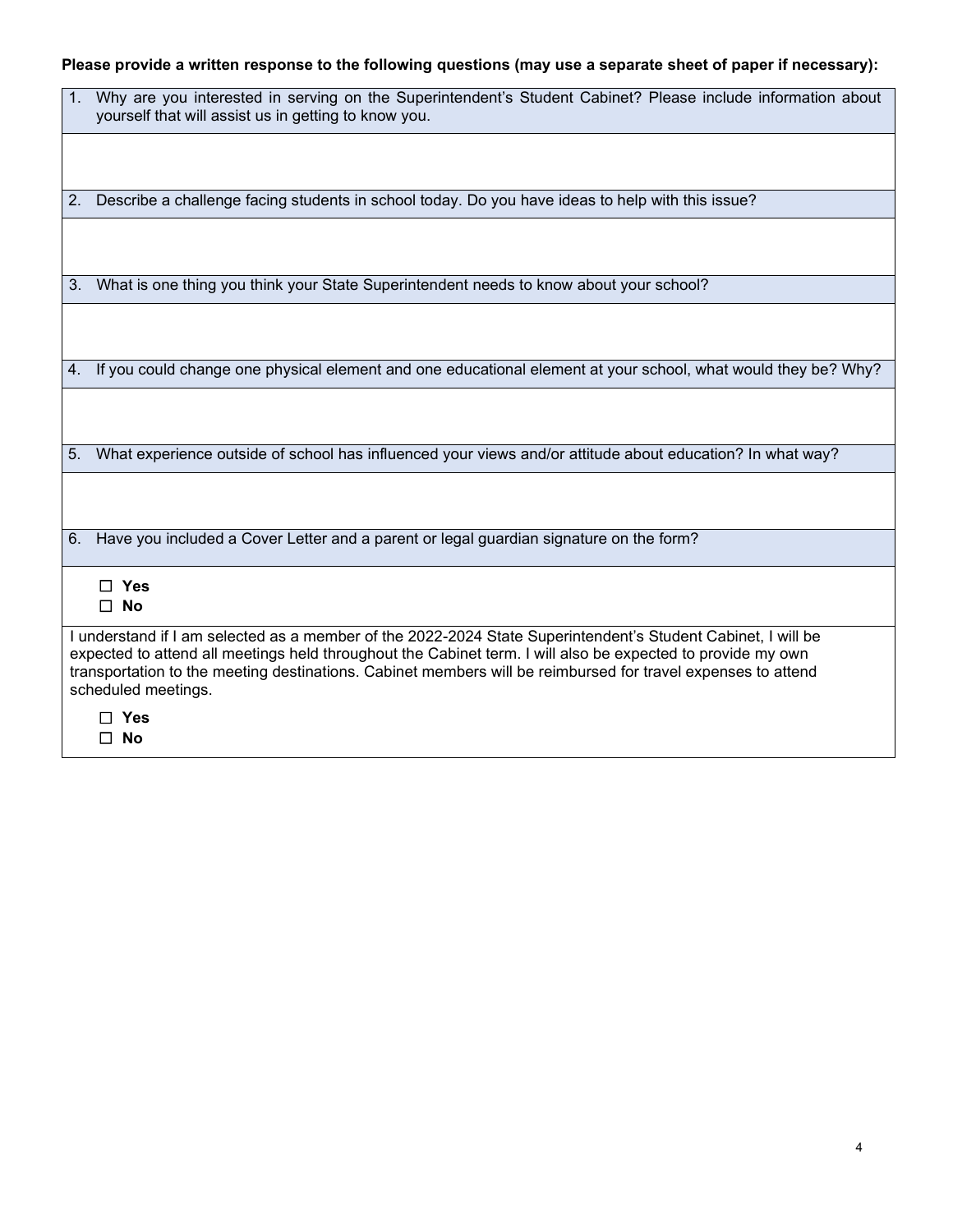# **Signatures**

*I certify that the essay written and submitted with this application represents my own work.*

Date

Signature of Student

*I understand that my support will be essential in making my son/daughter a successful Superintendent Student Cabinet Member.* 

Date

Signature of Parent or Guardian

*I support this candidate's application and understand my support will be essential in making this candidate a successful Superintendent Student Cabinet Member.* 

 $\overline{a}$ 

Date **Signature of Principal or Guidance Counselor**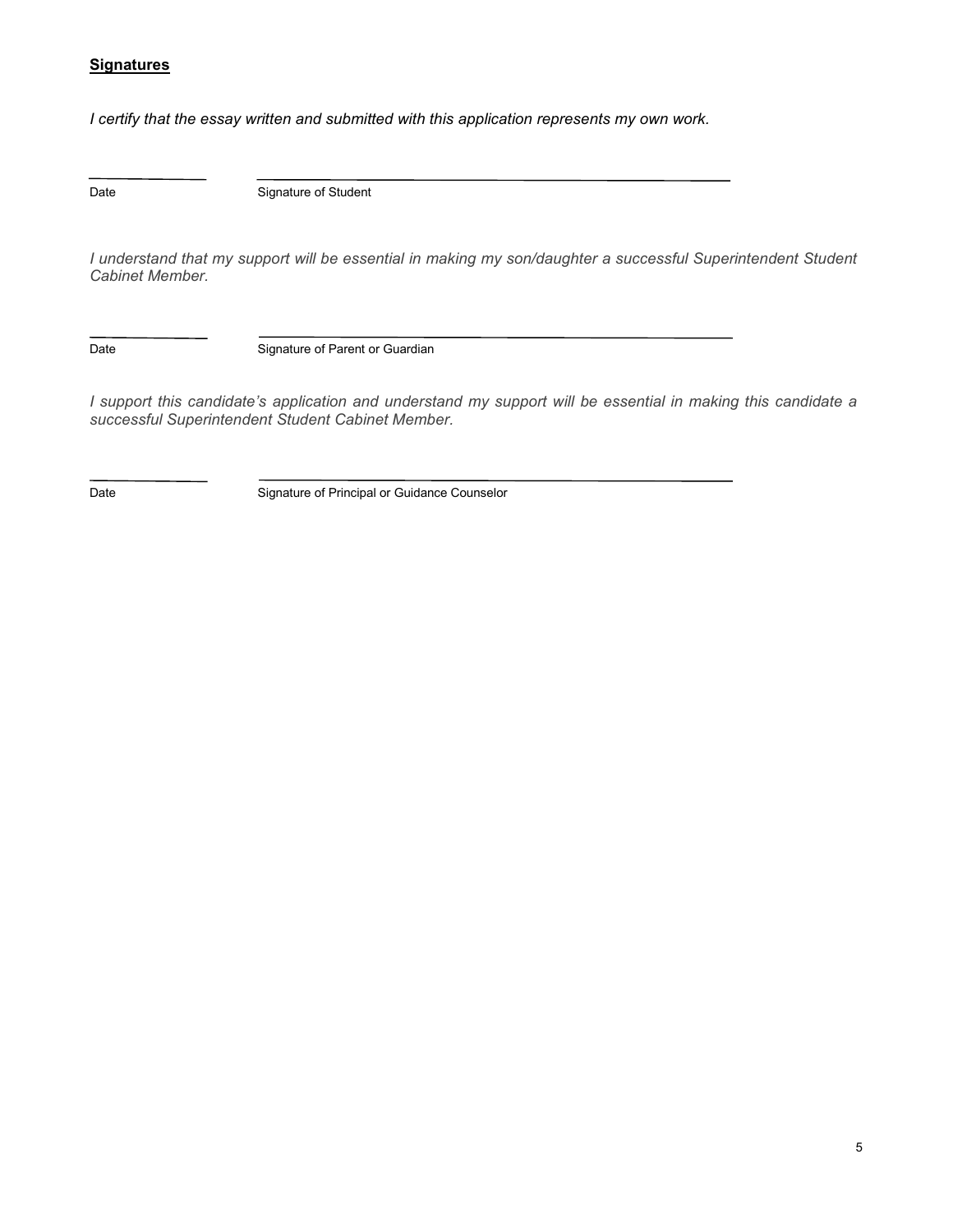

**State Superintendent's Student Cabinet ~ School Year 2022-2024** 

**Evaluation Criteria**

 **Maximum Points Possible is 70**

| <b>Applicant Name</b>         |                    |
|-------------------------------|--------------------|
| <b>Evaluator Printed Name</b> |                    |
| <b>Evaluator Signature</b>    | Date of Evaluation |

**Applications will be evaluated against responses received from the application form and other required criteria.**

| <b>Point Value</b> | <b>Explanation</b>                                        |
|--------------------|-----------------------------------------------------------|
|                    | Did not answer the question.                              |
| $1 - 5$            | Fair-Good. Limited or some applicability.                 |
| $6 - 10$           | Good – Excellent. Substantial or excellent applicability. |

**1.** To what degree was the response clear, complete, and compelling as to why the applicant is interested in serving on the State Superintendent's Student Cabinet and does the information about the applicant assist us in getting to know him/her?

**Comment:** 

**Points Awarded for #1:**

**2.** To what degree was a clear, complete, and compelling response provided on why a representative from his/her school is needed on the Cabinet?

**Comment:** 

**Points Awarded for #3:** 

**3.** To what degree was a clear, complete, and compelling response provided on a challenge facing students today? Did the applicant also provide ideas to resolve the issue?

**Comment:** 

**Points Awarded for #4:**